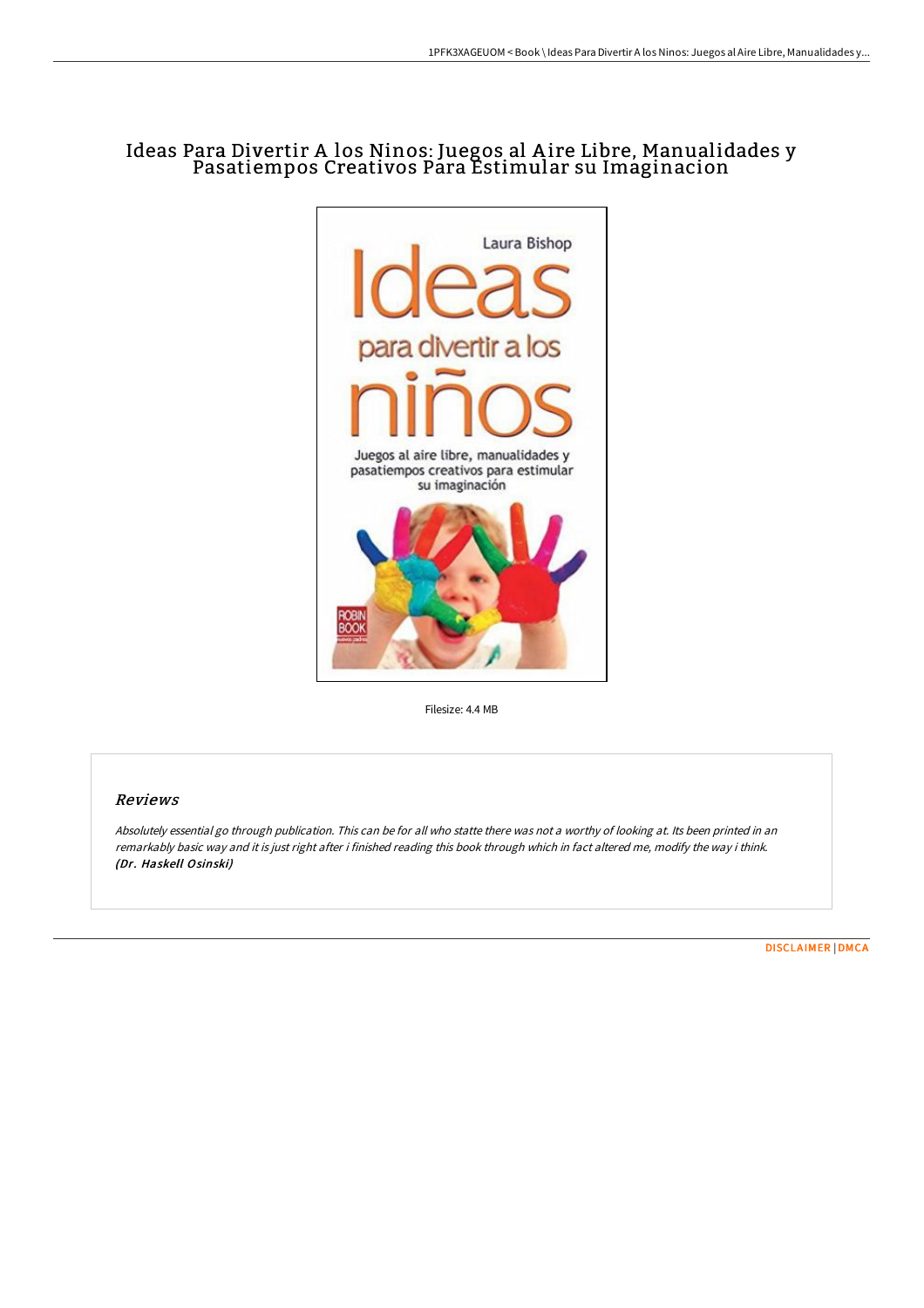## IDEAS PARA DIVERTIR A LOS NINOS: JUEGOS AL AIRE LIBRE, MANUALIDADES Y PASATIEMPOS CREATIVOS PARA ESTIMULAR SU IMAGINACION



To read Ideas Para Divertir A los Ninos: Juegos al Aire Libre, Manualidades y Pasatiempos Creativos Para Estimular su Imaginacion PDF, please access the link below and download the ebook or gain access to additional information which might be in conjuction with IDEAS PARA DIVERTIR A LOS NINOS: JUEGOS AL AIRE LIBRE, MANUALIDADES Y PASATIEMPOS CREATIVOS PARA ESTIMULAR SU IMAGINACION book.

Ediciones Robinbook. Paperback. Book Condition: New. Paperback. 256 pages. Dimensions: 8.5in. x 5.3in. x 0.8in.Full of activities that are meant to delight and inspire children, this handy educational resource posits that games can play an essential role in healthy development. These games, craFs, and hobbies stimulate the imaginations of both children and adults and provide knowledge and experiences that help shape character. Active outdoor games such as Four Corners and Capture the Flag promote exercise and instill an appreciation for nature in children, while indoor pastimes such as The Memory Game and Secret Message help develop mental and social skills. Beach, pool, and snow activities keep kids busy all year long, and math and word puzzles make learning fun. Cooking projects in the kitchen are also included for aspiring young chefs. Lleno de actividades diseadas para deleitar e inspirar a los nios, este prctico recurso educacional propone que los juegos pueden desempear un papel esencial en el desarrollo saludable. Estos juegos, manualidades y pasatiempos estimulan la imaginacin de los nios y los adultos y proveen los conocimientos y las experiencias que ayudan a formarsu carcter. Juegos activos al aire libre como Las cuatro esquinas y Capturar la bandera promueven el ejercicio y inculcan un aprecio por la naturaleza a los nios, mientras que pasatiempos bajo techo como El juego de memoria y Mensaje secreto ayudan a desarrollar habilidades mentales y sociales. Actividades de playa, piscina y nieve mantienen ocupados a los nios durante todo el ao, y rompecabezas de matemticas y lenguaje hacen que el aprendizaje sea divertido. Proyectos de cocinar tambin estn incluidos para los jvenes que aspiran a ser cocinero. This item ships from multiple locations. Your book may arrive from Roseburg,OR, La Vergne,TN. Paperback.

h Read Ideas Para Divertir A los Ninos: Juegos al Aire Libre, [Manualidades](http://techno-pub.tech/ideas-para-divertir-a-los-ninos-juegos-al-aire-l.html) y Pasatiempos Creativos Para Estimular su Imaginacion Online

 $\mathbb{R}$ Download PDF Ideas Para Divertir A los Ninos: Juegos al Aire Libre, [Manualidades](http://techno-pub.tech/ideas-para-divertir-a-los-ninos-juegos-al-aire-l.html) y Pasatiempos Creativos Para Estimular su Imaginacion